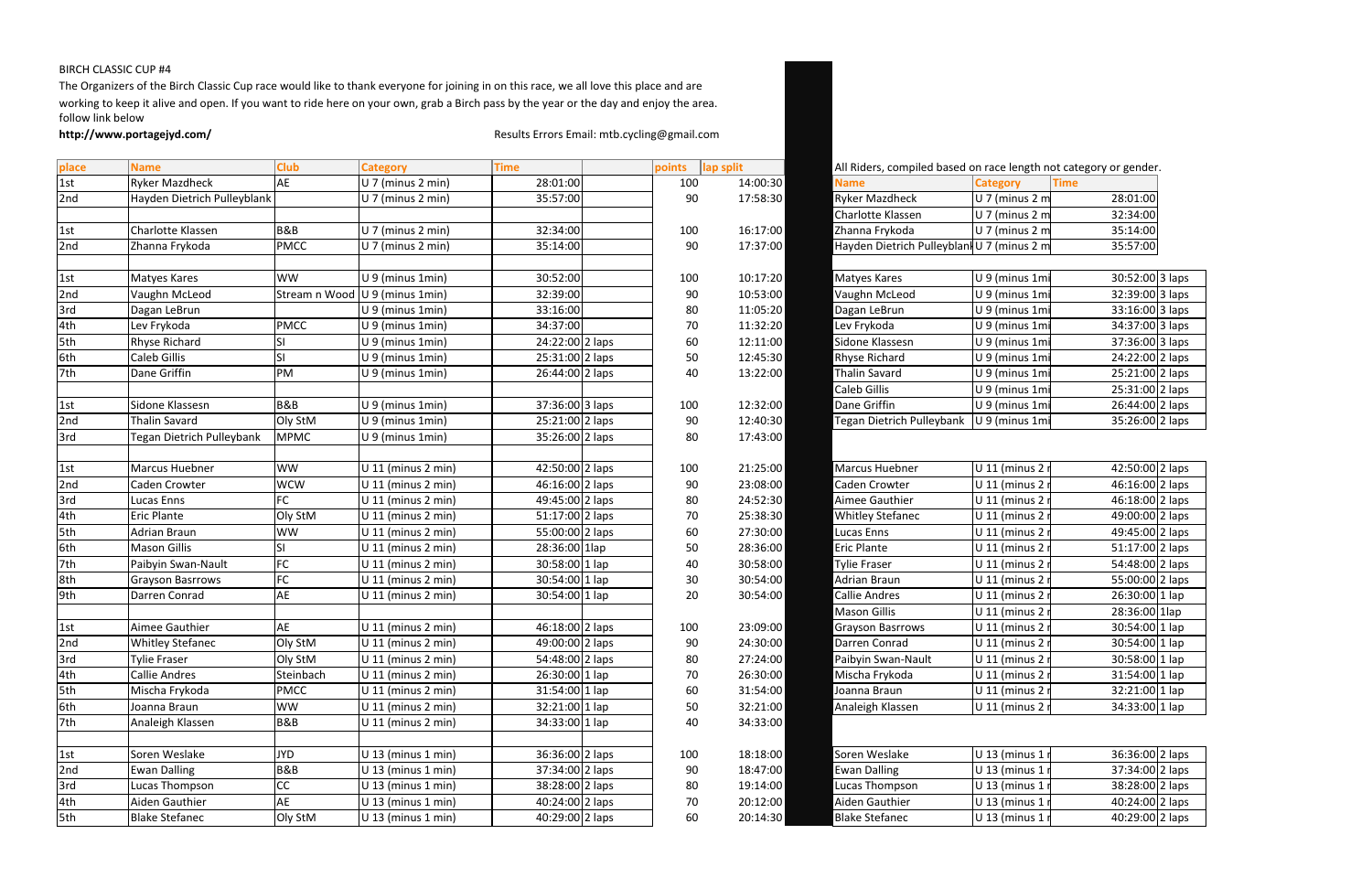| Keelan Fraser            | U 13 (minus 1 r            | 41:23:00 2 laps   |        |
|--------------------------|----------------------------|-------------------|--------|
| Katherine Peters         | U 13 (minus 1 r            | 41:23:00 2 laps   |        |
| Adam Smith               | U 13 (minus 1 r            | 43:11:00 2 laps   |        |
| Loic Savard              | U 13 (minus 1 r            | 44:55:00 2 laps   |        |
| <b>Chase Bueckert</b>    | U 13 (minus 1 r            | 47:31:13 2 laps   |        |
| Alex Kares               | U 13 (minus 1 r            | 50:58:00 2 laps   |        |
| Owen borland             | U 13 (minus 1 r            | 55:26:00 2 laps   |        |
| Arianna Plante           | $U$ 13 (minus 1 r          | 55:52:00 2 laps   |        |
| Kash Henkelman           | $U$ 13 (minus 1 r          | 57:33:21 2 laps   |        |
| Zanajha Swan             | U 13 (minus 1 r            | 30:37:00 1 lap    |        |
| Jesse Conrad             | $U$ 13 (minus 1 r          | 32:02:00 1 lap    |        |
| Duncan McGowan           | $U$ 13 (minus 1 r          | 35:14:00 1 lap    |        |
|                          |                            |                   |        |
| <b>Hamad Alabdoulsab</b> | U 15 (minus 5 r 1:12:53:00 |                   | 2 laps |
| <b>Patrick McManon</b>   | U 15 (minus 5 r 1:14:19:00 |                   | 2 laps |
| Jonah Huebner            | U 15 (minus 5 r 1:24:20:00 |                   | 2 laps |
| <b>Tyb Andres</b>        | U 15 (minus 5 r 1:29:45:00 |                   | 2 laps |
| <b>Tyler Seitz</b>       | U 15 (minus 5 rDNF         |                   |        |
|                          |                            |                   |        |
| Griffin Karman           | U 17 (minus 5 r 1:24:39:00 |                   | 2 laps |
| Rob Broesky              | Citizen (minuse            | 42:45:00 1 lap    |        |
| Jordan Friesen           | Citizen (minus6            | 43:59:00 1 lap    |        |
| <b>Kelsey Penner</b>     | Citizen (minus6            | 44:24:00 1 lap    |        |
| <b>Tito Sarmiento</b>    | Citizen (minus6            | 44:25:00 1 lap    |        |
| Garth Friesen            | Citizen (minus6            | 47:24:00 1 lap    |        |
| Yvan Richard             | Citizen (minus6            | 48:05:00 1 lap    |        |
| <b>Chad Gillis</b>       | Citizen (minus6            | 53:14:00 1 lap    |        |
| Jeff VanRosmale          | Citizen (minus6            | 37:56:00 1 lap    |        |
|                          |                            |                   |        |
| Nathan Mann              | Jr sport (minus            | 58:48:00 2 laps   |        |
| Matthaeus Dyck           | Jr sport (minus            | 59:22:00 2 laps   |        |
| <b>Maia Dalling</b>      | Jr sport (minus            | 1:08:42 2 laps    |        |
| <b>Torin Frith</b>       | Jr sport (minus            | 1:08:57 2 laps    |        |
| Cohen Rutledge           | Jr sport (minus            | $1:10:52$ 2 laps  |        |
| <b>Eryn Guenter</b>      | Jr sport (minus            | $1:13:15$  2 laps |        |
| Maren Penner             | Jr sport (minus            | 46:14:00 1 Lap    |        |
|                          |                            |                   |        |
| Kevin Penner             | Sr sport (minus            | 1:01:21 2 laps    |        |
| Michael Honke            | Sr sport (minus            | $1:03:24$ 2 laps  |        |
| Kenton Frith             | Sr sport (minus            | $1:04:41$  2 laps |        |
| Fernie Conrad            | Sr sport (minus            | 1:05:29 2 laps    |        |
| Dave Chennell            | Sr sport (minus            | $1:05:29$ 2 laps  |        |
| Kevin Lamoureux          | Sr sport (minus            | 1:06:11 2 laps    |        |
| John Buell               | Sr sport (minus            | $1:06:55$ 2 laps  |        |
| <b>Steve Tiede</b>       | Sr sport (minus            | 1:07:38 2 laps    |        |
|                          |                            |                   |        |

| 6th  | Keelan Fraser            | Ply StM        | U 13 (minus 1 min)                   | 41:23:00 2 laps  | 50               | 20:41:30 | Keelan Fraser            | U 13 (minus 1              | 41:23:00 2 laps  |        |
|------|--------------------------|----------------|--------------------------------------|------------------|------------------|----------|--------------------------|----------------------------|------------------|--------|
| 7th  | Adam Smith               | AE             | $U$ 13 (minus 1 min)                 | 43:11:00 2 laps  | 40               | 21:35:30 | Katherine Peters         | U 13 (minus 1              | 41:23:00 2 laps  |        |
| 8th  | Loic Savard              | Oly StM        | $U$ 13 (minus 1 min)                 | 44:55:00 2 laps  | 30               | 22:27:30 | Adam Smith               | U 13 (minus 1              | 43:11:00 2 laps  |        |
| 9th  | Chase Bueckert           |                | U 13 (minus 1 min)                   | 47:31:13 2 laps  | 20               | 23:45:36 | Loic Savard              | U 13 (minus 1              | 44:55:00 2 laps  |        |
| 10th | Alex Kares               | <b>WW</b>      | U 13 (minus 1 min)                   | 50:58:00 2 laps  | 10               | 25:29:00 | Chase Bueckert           | U 13 (minus 1              | 47:31:13 2 laps  |        |
| 11th | Owen borland             | AE             | $U$ 13 (minus 1 min)                 | 55:26:00 2 laps  | 0                | 27:43:00 | Alex Kares               | U 13 (minus 1              | 50:58:00 2 laps  |        |
| 12th | Kash Henkelman           | ГТТ            | $U$ 13 (minus 1 min)                 | 57:33:21 2 laps  | 0                | 28:46:41 | Owen borland             | U 13 (minus 1              | 55:26:00 2 laps  |        |
| 13th | Jesse Conrad             | AE             | $U$ 13 (minus 1 min)                 | 32:02:00 1 lap   | 0                | 32:02:00 | Arianna Plante           | U 13 (minus 1              | 55:52:00 2 laps  |        |
| 14th | Duncan McGowan           | <b>WW</b>      | $U$ 13 (minus 1 min)                 | 35:14:00 1 lap   | 0                | 35:14:00 | Kash Henkelman           | $U$ 13 (minus 1            | 57:33:21 2 laps  |        |
|      |                          |                |                                      |                  |                  |          | Zanajha Swan             | U 13 (minus 1              | 30:37:00 1 lap   |        |
| 1st  | <b>Katherine Peters</b>  | <b>WW</b>      | $U$ 13 (minus 1 min)                 | 41:23:00 2 laps  | 100              | 20:41:30 | Jesse Conrad             | U 13 (minus 1              | $32:02:00$ 1 lap |        |
| 2nd  | Arianna Plante           | <b>OLY</b>     | $U$ 13 (minus 1 min)                 | 55:52:00 2 laps  | 90               | 27:56:00 | Duncan McGowan           | U 13 (minus 1)             | $35:14:00$ 1 lap |        |
| 3rd  | Zanajha Swan             | <b>FC</b>      | $U$ 13 (minus 1 min)                 | 30:37:00 1 lap   | 80               | 30:37:00 |                          |                            |                  |        |
|      |                          |                |                                      |                  |                  |          |                          |                            |                  |        |
| 1st  | <b>Hamad Alabdoulsab</b> | Devo MB        | $U$ 15 (minus 5 min)                 | $1:12:53$ 2 laps | 100              | 0:36:27  | <b>Hamad Alabdoulsab</b> | U 15 (minus 5 r 1:12:53:00 |                  | 2 laps |
| 2nd  | Patrick McManon          | Steinbach      | U 15 (minus 5 min)                   | $1:14:19$ 2 laps | 90               | 0:37:10  | Patrick McManon          | U 15 (minus 5 r 1:14:19:00 |                  | 2 laps |
| 3rd  | Jonah Huebner            | Devo Mb        | $U$ 15 (minus 5 min)                 | 1:24:20 2 laps   | 80               | 0:42:10  | Jonah Huebner            | U 15 (minus 5 r 1:24:20:00 |                  | 2 laps |
| 4th  | <b>Tyb Andres</b>        | Steinbach      | U 15 (minus 5 min)                   | $1:29:45$ 2 laps | 70               | 0:44:52  | <b>Tyb Andres</b>        | U 15 (minus 5 r 1:29:45:00 |                  | 2 laps |
|      | <b>Tyler Seitz</b>       | Devo MB        | U 15 (minus 5 min)                   | <b>DNF</b>       | $\boldsymbol{0}$ |          | <b>Tyler Seitz</b>       | U 15 (minus 5 rDNF         |                  |        |
|      |                          |                |                                      |                  |                  |          |                          |                            |                  |        |
| 1st  | Griffin Karman           | Oly StM        | U 17 (minus 5 min)                   | 1:24:39 2 laps   | 100              | 0:42:20  | Griffin Karman           | U 17 (minus 5 r 1:24:39:00 |                  | 2 laps |
|      |                          |                |                                      |                  |                  |          |                          |                            |                  |        |
| 1st  | Rob Broesky              |                | Citizen (minus6 min)                 | 42:45:00 1 lap   | 100              | 42:45:00 | Rob Broesky              | Citizen (minus6            | 42:45:00 1 lap   |        |
| 2nd  | Jordan Friesen           |                | Citizen (minus6 min)                 | 43:59:00 1 lap   | 90               | 43:59:00 | Jordan Friesen           | Citizen (minus6            | 43:59:00 1 lap   |        |
| 3rd  | <b>Kelsey Penner</b>     |                | Citizen (minus6 min)                 | 44:24:00 1 lap   | 80               | 44:24:00 | Kelsey Penner            | Citizen (minus6            | 44:24:00 1 lap   |        |
| 4th  | <b>Tito Sarmiento</b>    | <b>FAMB</b>    | Citizen (minus6 min)                 | $44:25:00$ 1 lap | 70               | 44:25:00 | <b>Tito Sarmiento</b>    | Citizen (minus6            | 44:25:00 1 lap   |        |
| 5th  | Garth Friesen            |                | Citizen (minus6 min)                 | 47:24:00 1 lap   | 60               | 47:24:00 | Garth Friesen            | Citizen (minus6            | 47:24:00 1 lap   |        |
| 6th  | Yvan Richard             | Stonewall      | Citizen (minus6 min)                 | 48:05:00 1 lap   | 50               | 48:05:00 | Yvan Richard             | Citizen (minus6            | 48:05:00 1 lap   |        |
| 7th  | <b>Chad Gillis</b>       |                | Citizen (minus6 min)                 | 53:14:00 1 lap   | 40               | 53:14:00 | <b>Chad Gillis</b>       | Citizen (minus6            | 53:14:00 1 lap   |        |
| 8th  | Jeff VanRosmale          |                | minus 3:46 mins Citizen (minus6 min) | 37:56:00 1 lap   | 30               | 37:56:00 | Jeff VanRosmale          | Citizen (minus6            | 37:56:00 1 lap   |        |
|      |                          |                |                                      |                  |                  |          |                          |                            |                  |        |
| 1st  | Nathan Mann              | Devo MB        | Jr sport (minus 4 min)               | 58:48:00 2 laps  | 100              | 29:24:00 | Nathan Mann              | Jr sport (minus            | 58:48:00 2 laps  |        |
| 2nd  | <b>Matthaeus Dyck</b>    | Devo MB        | Jr sport (minus 4 min)               | 59:22:00 2 laps  | 90               | 29:41:00 | Matthaeus Dyck           | Jr sport (minus            | 59:22:00 2 laps  |        |
| 3rd  | Torin Frith              | Devo MB        | Jr sport (minus 4 min)               | 1:08:57 2 laps   | 80               | 0:34:28  | Maia Dalling             | Jr sport (minus            | 1:08:42 2 laps   |        |
| 4th  | Cohen Rutledge           | <b>AE</b>      | Jr sport (minus 4 min)               | 1:10:52 2 laps   | 70               | 0:35:26  | Torin Frith              | Jr sport (minus            | 1:08:57 2 laps   |        |
|      |                          |                |                                      |                  |                  |          | Cohen Rutledge           | Jr sport (minus            | 1:10:52 2 laps   |        |
| 1st  | <b>Maia Dalling</b>      | Devo MB        | Jr sport (minus 5 min)               | $1:08:42$ 2 laps | 100              | 0:34:21  | <b>Eryn Guenter</b>      | Jr sport (minus            | $1:13:15$ 2 laps |        |
| 2nd  | <b>Eryn Guenter</b>      | Devo MB        | Jr sport (minus 5 min)               | 1:13:15 2 laps   | 90               | 0:36:37  | Maren Penner             | Jr sport (minus            | 46:14:00 1 Lap   |        |
| 3rd  | Maren Penner             | <b>B&amp;B</b> | Jr sport (minus 5 min)               | 46:14:00 1 Lap   | 80               | 46:14:00 |                          |                            |                  |        |
|      |                          |                |                                      |                  |                  |          |                          |                            |                  |        |
| 1st  | Kevin Penner             | <b>B&amp;B</b> | Sr sport (minus 4 min)               | $1:01:21$ 2 laps | 100              | 0:30:41  | Kevin Penner             | Sr sport (minus            | 1:01:21 2 laps   |        |
| 2nd  | Michael Honke            | <b>B&amp;B</b> | Sr sport (minus 4 min)               | $1:03:24$ 2 laps | 90               | 0:31:42  | Michael Honke            | Sr sport (minus            | $1:03:24$ 2 laps |        |
| 3rd  | Kenton Frith             | <b>B&amp;B</b> | Sr sport (minus 4 min)               | $1:04:41$ 2 laps | 80               | 0:32:21  | Kenton Frith             | Sr sport (minus            | 1:04:41 2 laps   |        |
| 4th  | Fernie Conrad            | <b>WCW</b>     | Sr sport (minus 4 min)               | $1:05:29$ 2 laps | 70               | 0:32:45  | Fernie Conrad            | Sr sport (minus            | 1:05:29 2 laps   |        |
| 5th  | Dave Chennell            | <b>WCW</b>     | Sr sport (minus 4 min)               | $1:05:29$ 2 laps | 60               | 0:32:45  | Dave Chennell            | Sr sport (minus            | 1:05:29 2 laps   |        |
| 6th  | Kevin Lamoureux          | <b>WCW</b>     | Sr sport (minus 4 min)               | $1:06:11$ 2 laps | 50               | 0:33:06  | Kevin Lamoureux          | Sr sport (minus            | $1:06:11$ 2 laps |        |
| 7th  | John Buell               |                | Sr sport (minus 4 min)               | $1:06:55$ 2 laps | 40               | 0:33:28  | John Buell               | Sr sport (minus            | $1:06:55$ 2 laps |        |
| 8th  | <b>Steve Tiede</b>       | <b>B&amp;B</b> | Sr sport (minus 4 min)               | $1:07:38$ 2 laps | 30               | 0:33:49  | Steve Tiede              | Sr sport (minus            | 1:07:38 2 laps   |        |
|      |                          |                |                                      |                  |                  |          |                          |                            |                  |        |